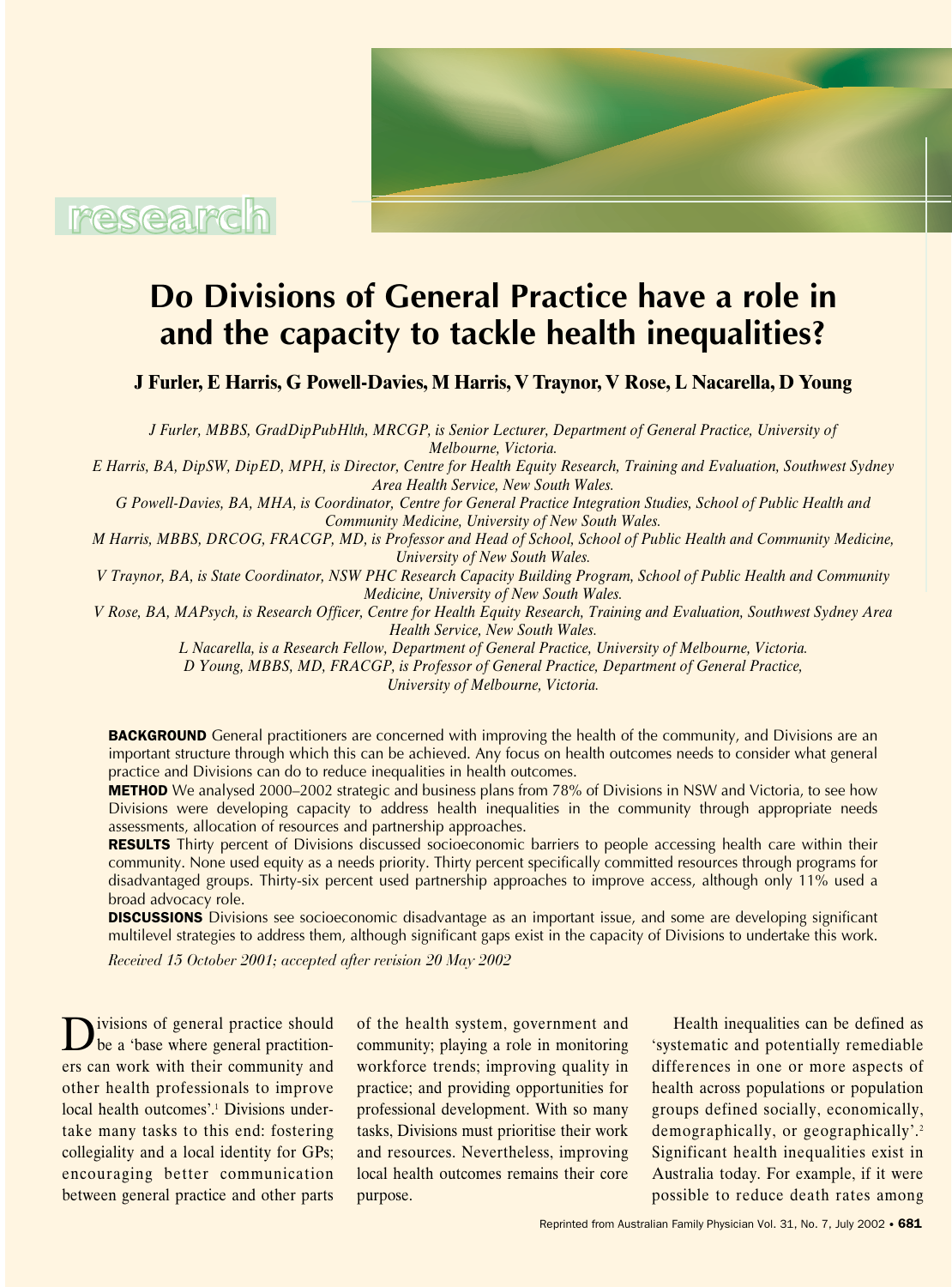

#### Table 1. Characteristics of Divisions' needs assessments

#### Data sources

- National Census data
- National Health Survey
- survey of GP members
- survey of community agencies
- key informant interviews
- community focus groups
- needs analyses of other local agencies such as local government

#### Processes used to prioritise need

- matching identified needs to the mission and vision of the Division
- matching identified needs to national health priority areas
- matching identified needs to practical and feasible strategies
- identifying evidence for interventions that addressed identified needs
- GP member rating

socio-economically disadvantaged areas to a level equivalent to that of the least disadvantaged, premature all cause mortality would be lower by 22% to 70%, (adjusting for the sex and age group concerned).<sup>3</sup> The major causes of such inequalities lie in the economic and environmental domain, and the potential for the health care system to have an impact is controversial.4 Nevertheless, there is evidence supporting effective health care system interventions.<sup>5</sup> These should focus on ensuring equitable access to care through redistribution and reform of funding to primary care, public health and health promotion.<sup>5</sup>

Internationally, socioeconomic differences in health status are an important focus of GPs working in groups equivalent to Divisions. The British Primary Care Groups and Trusts, and New Zealand Primary Health Organisations, are charged specifically with improving the health of their populations and reducing health inequalities.<sup>6</sup>

Australian Divisions receive infrastructure funding weighted for, inter alia, the rural and remote location, socioeconomic status, and indigenous population

of their community.<sup>7,8</sup> While not being charged specifically with reducing health inequalities, 86% of Divisions reported activities aimed at improving access to GP services in 1999–2000, mainly improved immunisation services, addressing recruitment of GPs, and providing locums and after hours services, particularly in rural communities, and 56% reported activities involving outreach or designated services to particular population groups, mainly young people and Aboriginal and Torres Strait Islander groups.<sup>9</sup>

We examine the progress that Divisions have achieved in tackling health inequalities, and assess their capacity to do more.

#### **Method**

We analysed a sample of Division strategic plans and first year business plans for the period 2000–2002. The plans (minus budgetary information) were obtained from the NSW and Victorian State Offices of the Department of Health and Aged Care. These two states accounted for 68 (55%) Divisions nationally and were sampled for convenience. Fiftythree plans were received. (Some plans were still under negotiation therefore not available). We analysed the plans for:

- needs assessment focusing on socioeconomic disadvantage
- resources allocated to health needs of socio-economically disadvantaged groups, and
- partnership approaches in addressing health needs of socio-economically disadvantaged groups.

#### **Findings**

#### **Sources of data and needs assessments**

Most plans included discussion of the socioeconomic mix of the community, and most included a discussion of the major causes of morbidity and mortality within the community. Few plans discussed the unequal burden of disease experienced within their communities. On the other hand, many plans included detailed descriptions of major causes of morbidity and mortality nationally or at a state level.

The Socioeconomic Indexes For Areas Index of Relative Socioeconomic Disadvantage (SEIFA IRSD) is used to weight the funding to Divisions, and is available to Divisions at a postcode level.<sup>10</sup> While Divisions frequently mentioned their 'SES Index', only two used the IRSD in its intended ranking fashion. None compared indices for postcodes within their community to highlight pockets of disadvantage.

Some plans described sophisticated needs assessments, with data from a range of sources and some also explicitly described the process for setting priorities for the division. However, none explicitly addressed equity issues (*Table 1*).

Barriers to accessing care, in particular GP services, were discussed in most plans, usually in terms of language barriers or barriers faced by young, and aged people. Sixteen (30%) plans specifically discussed socioeconomic barriers.